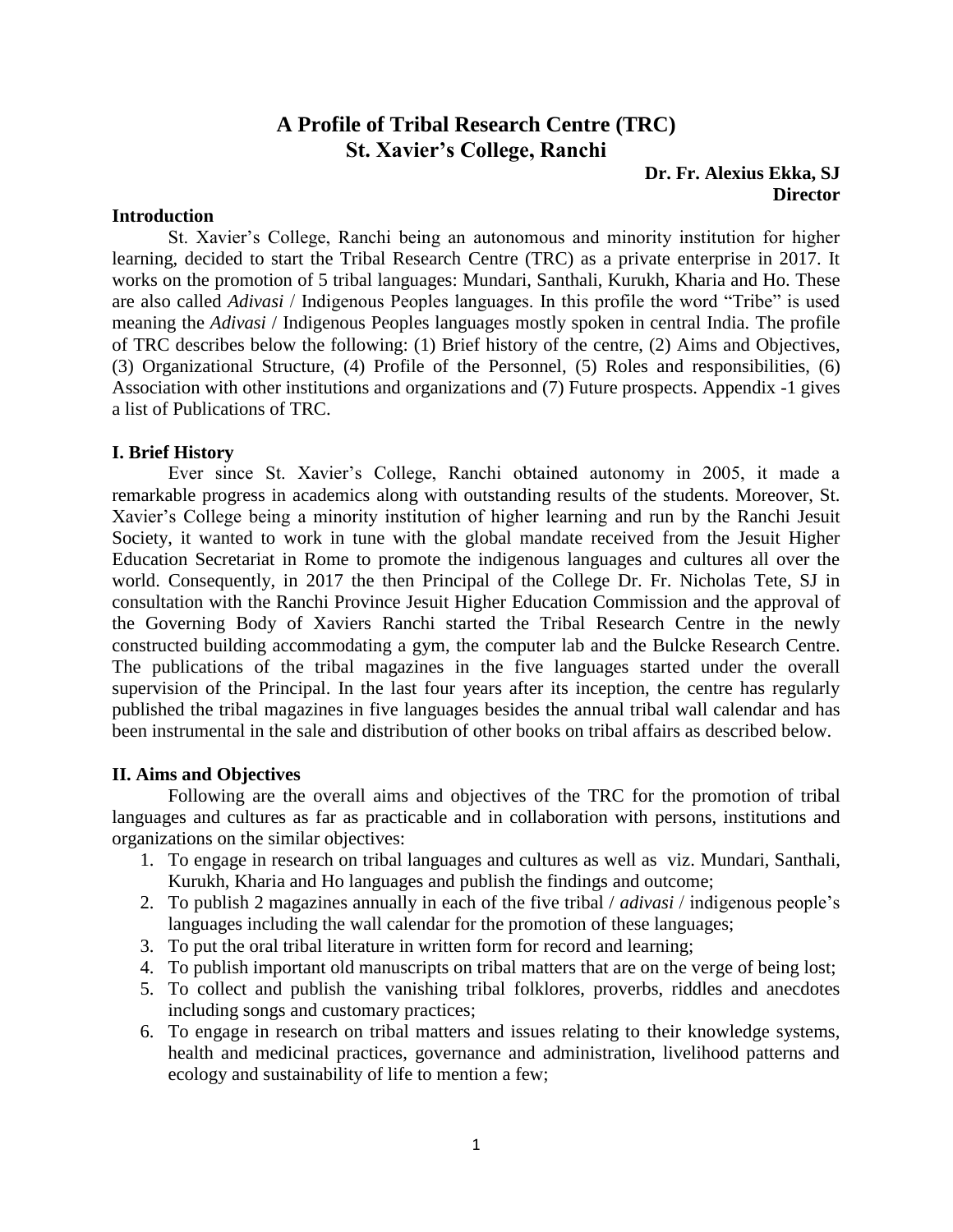- 7. To develop a good library on tribal matters and make it accessible to researchers, students and aspirants of UPSC/JPSC examinations;
- 8. To facilitate in providing the learning materials of tribal languages to the students wherever practicable in Primary, Secondary, Graduate and Post Graduate levels;
- 9. To facilitate in providing the course content for tribal languages in St. Xavier's College, Ranchi;
- 10. To engage in the promotion of rights and privileges of the Scheduled Tribes / *Adivasis*  endowed by the Constitution of India and by the Declarations of the United Nations for the world's indigenous peoples in the context of India particularly of Jharkhand;
- 11. To bring about awareness on the significance of tribal languages and cultures among the tribal and non-tribal people as regards their richness and uniqueness through its publications, conferences and workshops as feasible, especially in collaboration with institutions and organizations promoting the tribal cause;
- 12. To coordinate with the Tribal Research Institute (TRI) and the Tribal and Regional Languages (TRL) Department of Ranchi University.

# **III. Organizational Structure**

The Tribal Research Centre is under the overall control of the Principal of St. Xavier's College. For its day-to-day management, the Chairman of Governing Body of Xaviers Ranchi has appointed a Prof. In-Charge who functions as the Director of the centre. Under his supervision there are five Researchers – one each for Mundari, Santhali, Kurukh, Kharia and Ho languages. Coordinating with them is an Office Assistant and a graphics designer for the TRC.

# **The Organizational Chart**

Principal Prof. In-Charge cum Director Five Languages Researchers Office Assistant Graphics Designer

# **IV. Profile of the Personnel**

Following is the chart of the Profile of the Personnel in the Tribal Research Centre of St. Xavier's College, Ranchi at the time of joining.

| S | <b>Name</b>              | <b>Designation</b> | <b>Qualifi</b> | <b>Work Experience</b>        | <b>Publications</b> |
|---|--------------------------|--------------------|----------------|-------------------------------|---------------------|
| N |                          |                    | cation         |                               |                     |
|   |                          |                    |                |                               |                     |
|   | Dr. Fr. Alexius Ekka, SJ | Director           | PG:            | 1. Asst Director, XISS        | $Books - 25$        |
|   |                          |                    | <b>XISS</b>    | 1986-1990                     | Papers $-30$        |
|   |                          |                    | 1982           | 2. Research Fellow, ISI Delhi | Articles $-20$      |
|   |                          |                    |                | 1994-2003                     | Project             |
|   |                          |                    | M. Phil        | 3. Director Research, XISS    |                     |
|   |                          |                    | <b>TISS</b>    | 2003-2009                     |                     |
|   |                          |                    | 1993           | 4. Director, XISS             |                     |
|   |                          |                    |                | 2009-2019                     |                     |
|   |                          |                    | Ph. D          | 5. Director, XIDAS            |                     |

# **Brief Profile of the Personnel In Tribal Research Centre**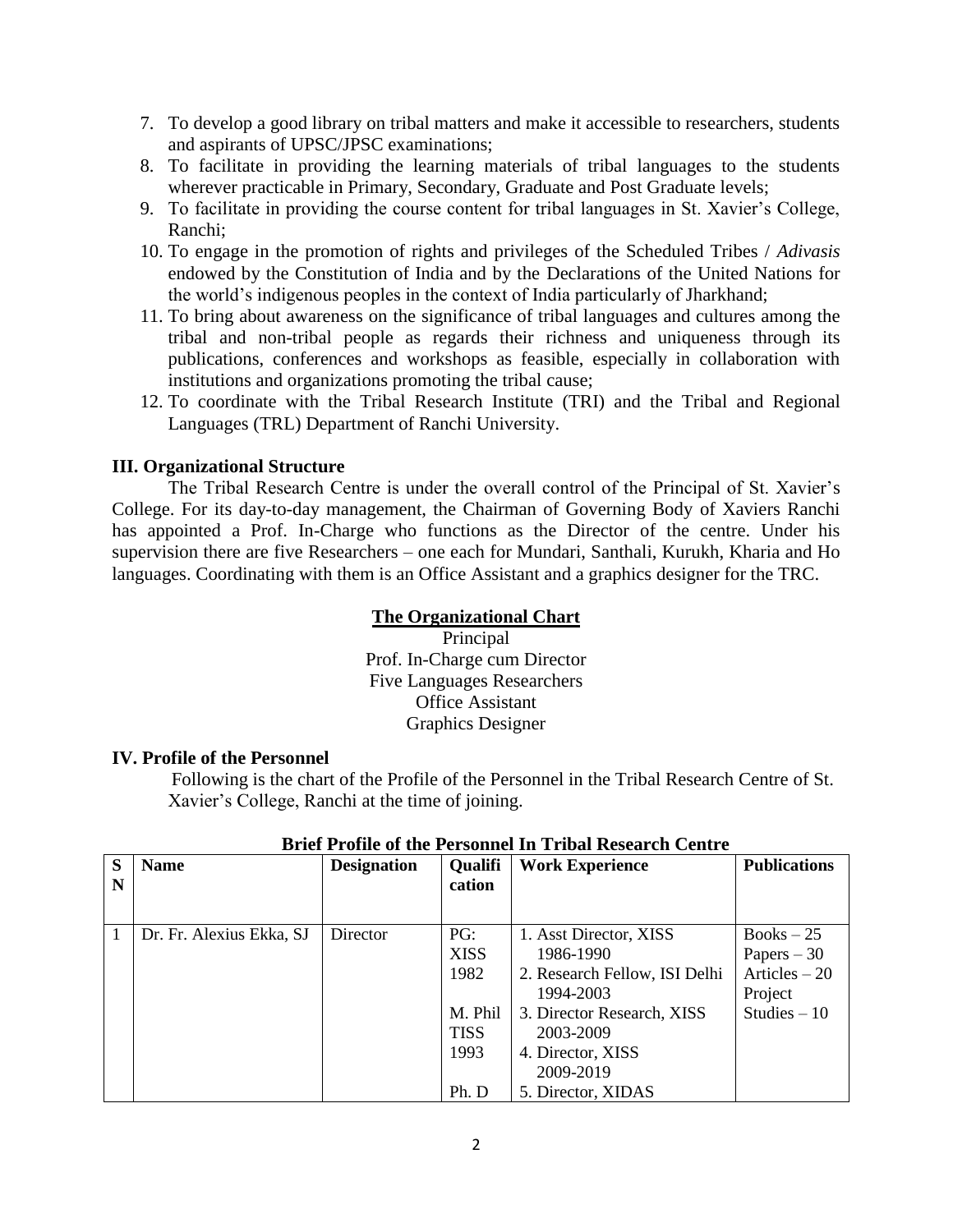|                |                             |                        | <b>JNU</b>     | 2019-2021                                            |                        |
|----------------|-----------------------------|------------------------|----------------|------------------------------------------------------|------------------------|
|                |                             |                        | 1997           | 6. Secretary, JEMAI<br>2008-2017                     |                        |
|                |                             |                        |                |                                                      |                        |
|                |                             |                        |                |                                                      |                        |
|                |                             |                        |                |                                                      |                        |
| $\overline{2}$ | Dr. Krishna Chandra<br>Tudu | Researcher<br>Santhali | PG<br>R Univ   | 1. Lecturer, TRL, Ran. Univ.<br>1982-1992            | $Books - 23$<br>Edited |
|                |                             | Language               | 1980           | 2. Reader, TRL, Ran. Univ.                           | Journals $-4$          |
|                |                             |                        |                | 1993-2017, Ran. Univ.                                | Translated             |
|                |                             |                        | Ph. D          | 3. Involved with Government                          | $Books - 3$            |
|                |                             |                        | R Univ<br>1999 | Institutes in 31 of them                             | Articles -54           |
| 3              | Dr. Pradip Kr. Bodra        | Researcher             | <b>MA</b>      | 1. Teaching in the Dept. of                          | $Books - 3$            |
|                |                             | Ho Language            | R Univ         | TRL in Ho from 2012-2016                             | Edited                 |
|                |                             |                        | 1999           |                                                      | Journals $-3$          |
|                |                             |                        | <b>NET</b>     |                                                      |                        |
|                |                             |                        | <b>UGC</b>     |                                                      |                        |
|                |                             |                        | 2000           |                                                      |                        |
|                |                             |                        | Ph. D          |                                                      |                        |
|                |                             |                        | Degree         |                                                      |                        |
|                |                             |                        | 2013           |                                                      |                        |
|                |                             |                        | Course         |                                                      |                        |
|                |                             |                        | Work<br>2017   |                                                      |                        |
| $\overline{4}$ | Dr. Tarkeleng Kullu         | Researcher             | Ph. D          | 1. Assistant Program Officer                         | $Books - 4$            |
|                |                             | Kharia                 |                | in Jharkhand Siksha                                  | Articles $-2$          |
|                |                             | Language               |                | Parijoyja from $2003 - 2017$                         |                        |
| 5              | Dr. Lalima Kujur            | Researcher             | Ph. D          | in Doranda & Simdega<br>1. Academic experience of    | Articles $-3$          |
|                |                             | Kurukh                 |                | being an informant for 15                            |                        |
|                |                             | Language               |                | days to a visiting scholar                           |                        |
|                |                             |                        |                | from Japan on Kurukh                                 |                        |
|                |                             |                        |                | Lexicography                                         |                        |
|                |                             |                        |                | in 2003, 2004, 2005<br>2. Resource Person on         |                        |
|                |                             |                        |                | Kurukh language structure                            |                        |
|                |                             |                        |                | under the scheme of                                  |                        |
|                |                             |                        |                | Central Institute of Indian                          |                        |
|                |                             |                        |                | Languages, Mysore on the<br>Online project "Language |                        |
|                |                             |                        |                | Information Service (LIS) –                          |                        |
|                |                             |                        |                | India" for one week each in                          |                        |
|                |                             |                        |                | 2003, 2004, 2005                                     |                        |
| 6              | Dr. Khatir Hemrom           | Researcher<br>Mundari  | Ph. D          | 1. Teaching during Rajiv                             | Articles $-7$          |
|                |                             | Language               |                | Gandhi Fellowship from<br>$2008 - 2013$              |                        |
|                |                             |                        |                | 2. Town Mapping Survey in                            |                        |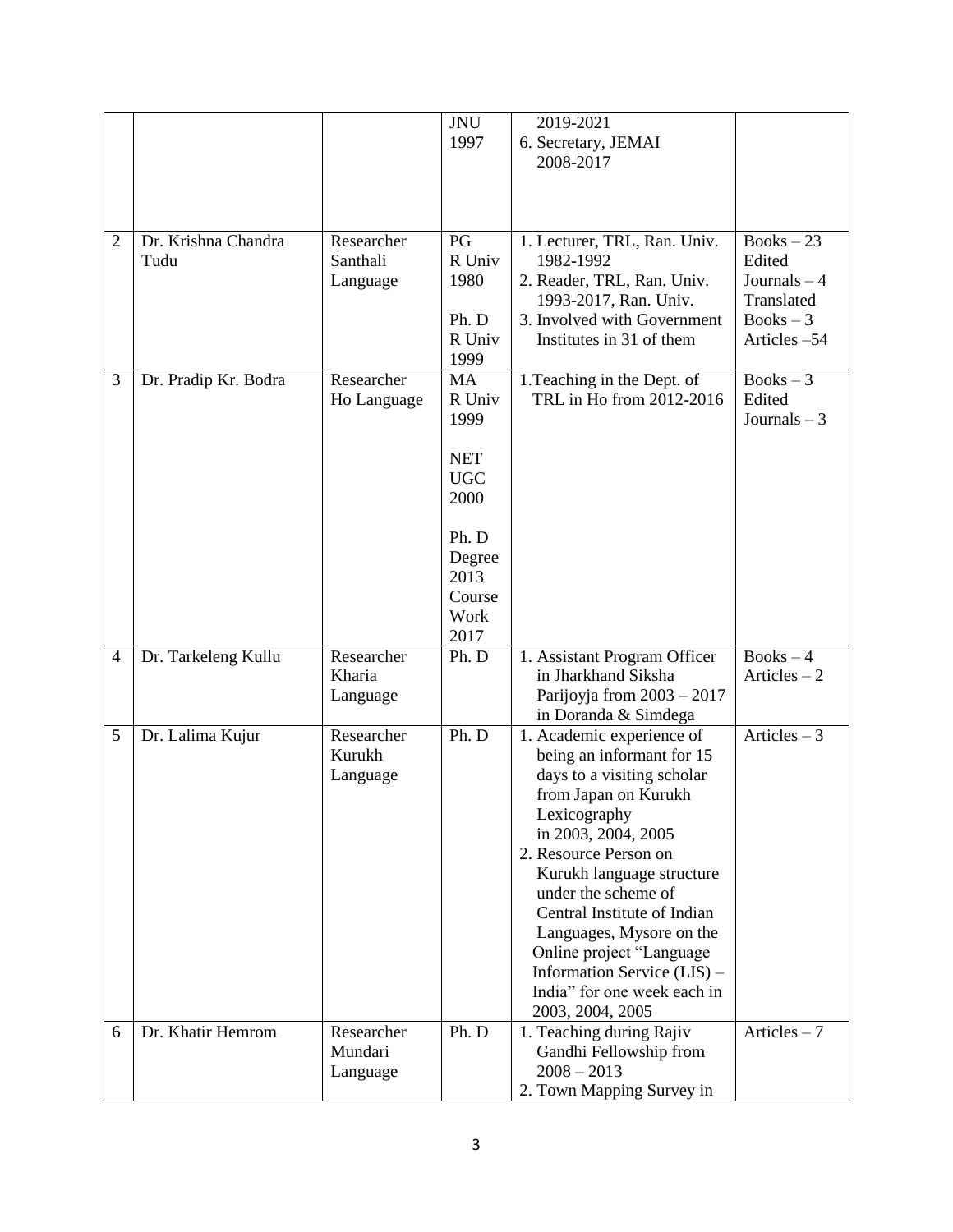|   |                 |           |            | Ranchi by the Central        |  |
|---|-----------------|-----------|------------|------------------------------|--|
|   |                 |           |            | Govt. for six months in      |  |
|   |                 |           |            | 2010                         |  |
|   |                 |           |            | 3. Chief Executive Officer   |  |
|   |                 |           |            | in Munda Yuvak Sangh         |  |
|   |                 |           |            | from $2009 - 2013$           |  |
| 7 | Ms. Prema Tigga | Office    | MA         | 1. Lecturer in B. Ed. at SXC |  |
|   |                 | Assistant | R Univ     | for 6 months in 2016         |  |
|   |                 |           | 2009       | 2. Probationary Officer in   |  |
|   |                 |           |            | United Bank of India from    |  |
|   |                 |           | B. Ed      | $2013 - 2016$                |  |
|   |                 |           | <b>SXC</b> |                              |  |
|   |                 |           | 2011       |                              |  |
| 8 | Mr. Vishal Horo | Graphics  | I.A.       | 1 year of experience in      |  |
|   |                 | Designer  | <b>JAC</b> | Graphics Designing in        |  |
|   |                 |           | <b>GCR</b> | Education Department, Govt.  |  |
|   |                 |           | 2006       | of Jharkhand, MDI Building   |  |
|   |                 |           |            | Project Bhwan Dhurwa         |  |
|   |                 |           | Marine     | From Nov. 2015-Jan. 2017     |  |
|   |                 |           | Engg.      |                              |  |
|   |                 |           | DG         |                              |  |
|   |                 |           | Shippi     |                              |  |
|   |                 |           | ng         |                              |  |
|   |                 |           |            |                              |  |
|   |                 |           |            |                              |  |
|   |                 |           | India      |                              |  |
|   |                 |           | Govt.      |                              |  |

# **V. Roles and Responsibilities**

The roles and responsibilities of the Researchers and Staff of the TRC are mentioned below tentatively, since it is in its infancy and its personnel are learning its work by doing; hence the list is not exhaustive. Similarly, explicit works and responsibilities will be taken up as the needs arise. The Roles and Responsibilities of the Director, Researchers and the Office Staff of TRC are as follows:

# **A) The Director**

- (i) He is overall in-charge of the Tribal Research Centre.
- (ii) He apprises the Principal of the works of the Centre and consults him regarding various activities and programmes of the Centre.
- (iii) He guides and gives suggestions to the Researchers in their works where necessary.
- (iv) He monitors the various activities of the Centre.
- (v) He coordinates with other local, national and international institutions and organizations committed to the tribal cause in the promotion of tribal languages and cultures as well as the rights and privileges of the tribal people.

#### **B) The Researchers**

- (i) Research & publication of the bi-annual magazines in the respective tribal languages;
- (ii) Research and publication of the combined magazine of the five languages;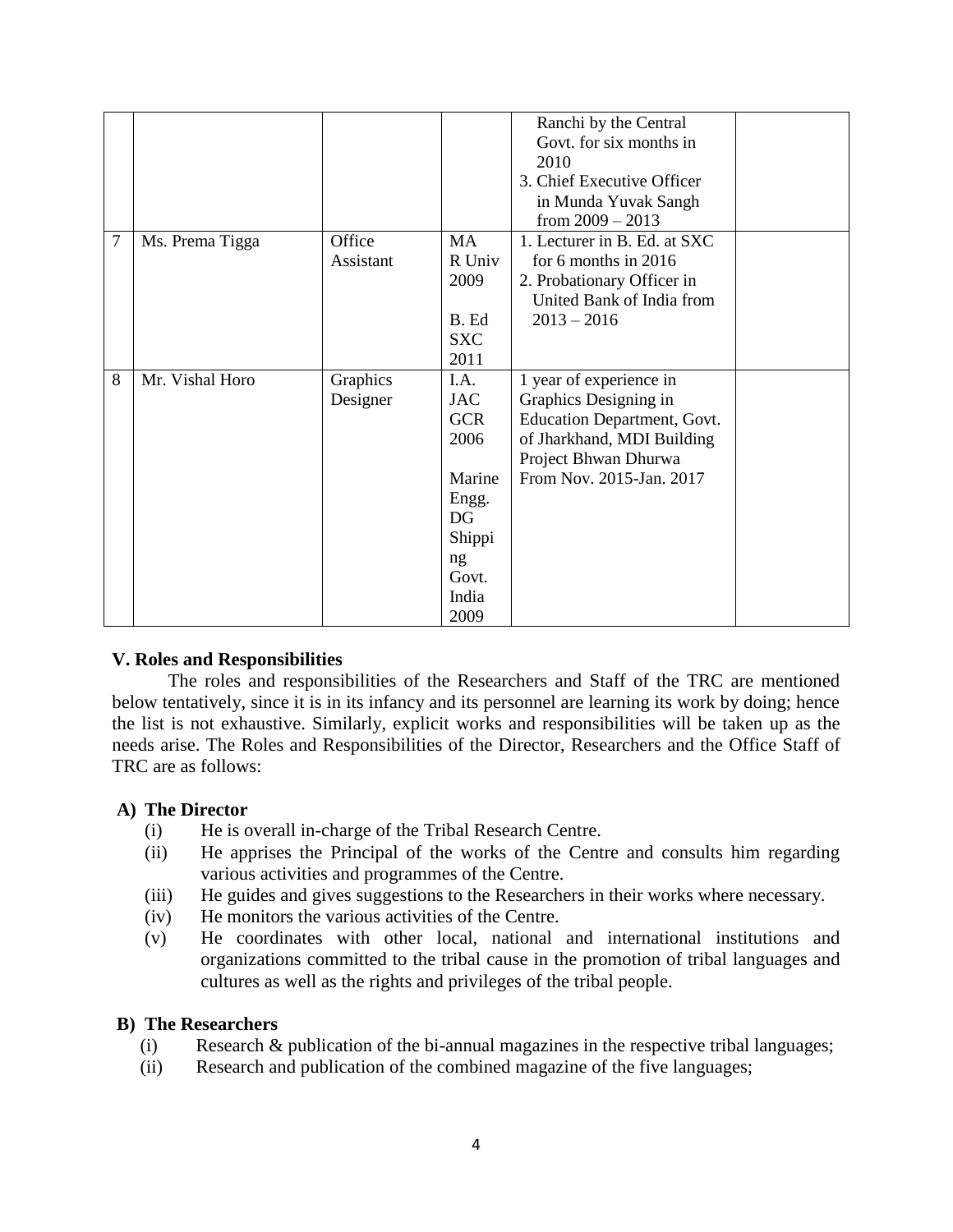- (iii) Going to the field for data collection and awareness building among tribal people regarding the importance of their mother tongue;
- (iv) Publication of the Annual Wall Calendar in each of the five languages;
- (v) Building up a library for each of the five languages;
- (vi) Guiding the students of BA and MA mainly of St. Xavier's College, Ranchi doing studies in tribal languages and those doing research for M. Phil and Ph. D coming from various universities on tribal languages, culture and literature;
- (vii) Being available for the works of the parent body St. Xavier's College, Ranchi;
- (viii) Engaging in the study and research on tribal matters as sponsored by the Ministry of Tribal Affairs Govt. of India and of the Govt. of Jharkhand;
- (ix) Coordinating with the Tribal and Regional Languages (TRL) Department of Ranchi University in curriculum design, setting of question papers and evaluation of answer books and
- (x) Coordinating with All India Radio (*Akashwani*) in the promotion of tribal languages.

# **C) The Office Staff**

# **(i) Office Assistant**

- To provide secretarial services to the Director;
- To maintain accounts regarding publications;
- To draw the minutes of the meetings of the Centre;
- To maintain records of publications of the Centre
- To provide assistance to the Researchers in the typing of their works and
- To coordinate in the maintenance of equipments and facilities of the centre.

# **(ii) Graphics Designer**

- To give proper layout to the articles and to design the magazines including the annual wall calendar;
- To supplement in typing work of the researchers;
- To look after the printing and publication of the magazines and the annual wall calendar and
- To provide assistance to the Director in computer related works.

# **VI. Association with Other Institutions and Organizations**

Following is a short description of the association of TRC with other institutions and organizations working on matters of tribal people's affairs and concerns. The nature of the association has been consultancy, board membership and participation in activities in the nascent years of the TRC. These are as follows:

| <b>SN</b> | Name of the Institution / Organization | Person Associated | Nature of Work           |  |
|-----------|----------------------------------------|-------------------|--------------------------|--|
| 1.        | TRL, Department of Ranchi University   | Dr. K.C. Tudu     | Senate Member, Ranchi    |  |
|           |                                        |                   | University,              |  |
|           |                                        |                   | Examiner in TRL          |  |
|           |                                        |                   | Setting question papers, |  |
|           |                                        |                   | Ph. D Guide & selection  |  |
|           |                                        |                   | interview in TRL         |  |
|           |                                        |                   | Santhali<br>Expert in    |  |
|           |                                        |                   | literature               |  |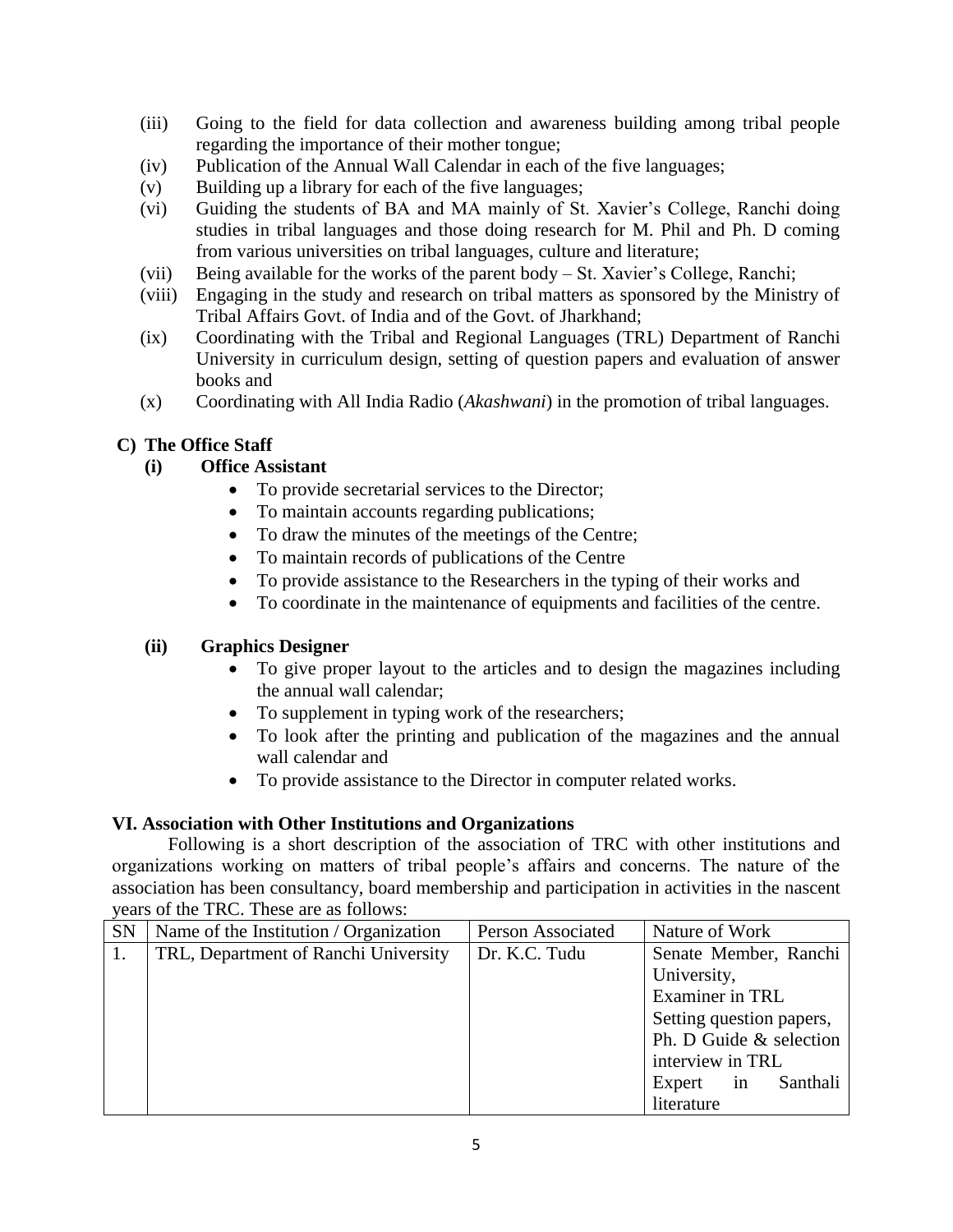| Ranchi Radio Station & Doordarshan                                                     | Dr. Pradip Kr. Bodra   News Reader in Ho & |
|----------------------------------------------------------------------------------------|--------------------------------------------|
|                                                                                        | TV debate in Ho                            |
| Ram Dayal Munda Adivasi Sangrahalya   Dr. Pradip Kr. Bodra   Publishing articles in Ho |                                            |

### **VII. Future Prospects**

The growth and progress of the TRC has been quite steady since its inception. It is expected that in the coming days and months there will be a comprehensive workshop for setting of the vision-mission, aims and objectives and strategies of the Centre for its greater effectiveness. It is also expected that in the near future the TRC would become a hub of indigenous knowledge creation and dissemination especially for St. Xavier's College, Ranchi and the tribal society at large. Many other dimensions of its resourcefulness would need to be spelt out and harnessed in the overall promotion of tribal languages, cultures and the ethos in the indigenous peoples' philosophy of life.

In the last few days TRC has established good contacts with the Tribal Desk of the Catholic Bishops Conference of India (CBCI) and the Tribal Studies Unit of the Indian Social Institute, New Delhi through their respective Directors, Departmental Heads and Professionals for mutual collaboration in research and the field based action. There was a briefing on 23rd October by the Delhi team to the TRC Professionals on the forthcoming four-day workshop in Jharkhand on New Tribal Policy supported by the Govt. of Jharkhand in December 2021. There was also exchange of views and ideas on joint research on tribal languages and culture. Many more contacts and collaborations are expected in the coming days to make the TRC vibrant and resourceful.

# **Appendix – 1 Publications of the TRC**

# प्रकाशित पत्रिकाएँ एवं पुस्तकें

# **I.**

|   |        | शीर्षक | भाग            | अंक             | वर्ष                   |
|---|--------|--------|----------------|-----------------|------------------------|
| ш | संथाली | मारसाल | 1              | 1               | जुलाई–दिसम्बर 2018     |
|   |        |        | $\overline{2}$ | $2^{\circ}$     | जनवरी-जून 2018         |
|   |        |        | 3              | 3 <sup>7</sup>  | जुलाई–दिसम्बर 2018     |
|   |        |        | 4              | $4\overline{ }$ | जनवरी—जून 2019         |
|   |        |        | 5              | 5 <sup>5</sup>  | जुलाई–दिसम्बर 2019     |
|   |        |        | $6 - 7$        |                 | 6-7 जनवरी-दिसम्बर 2020 |
|   |        |        | 8              | 8               | जनवरी—जून 2021         |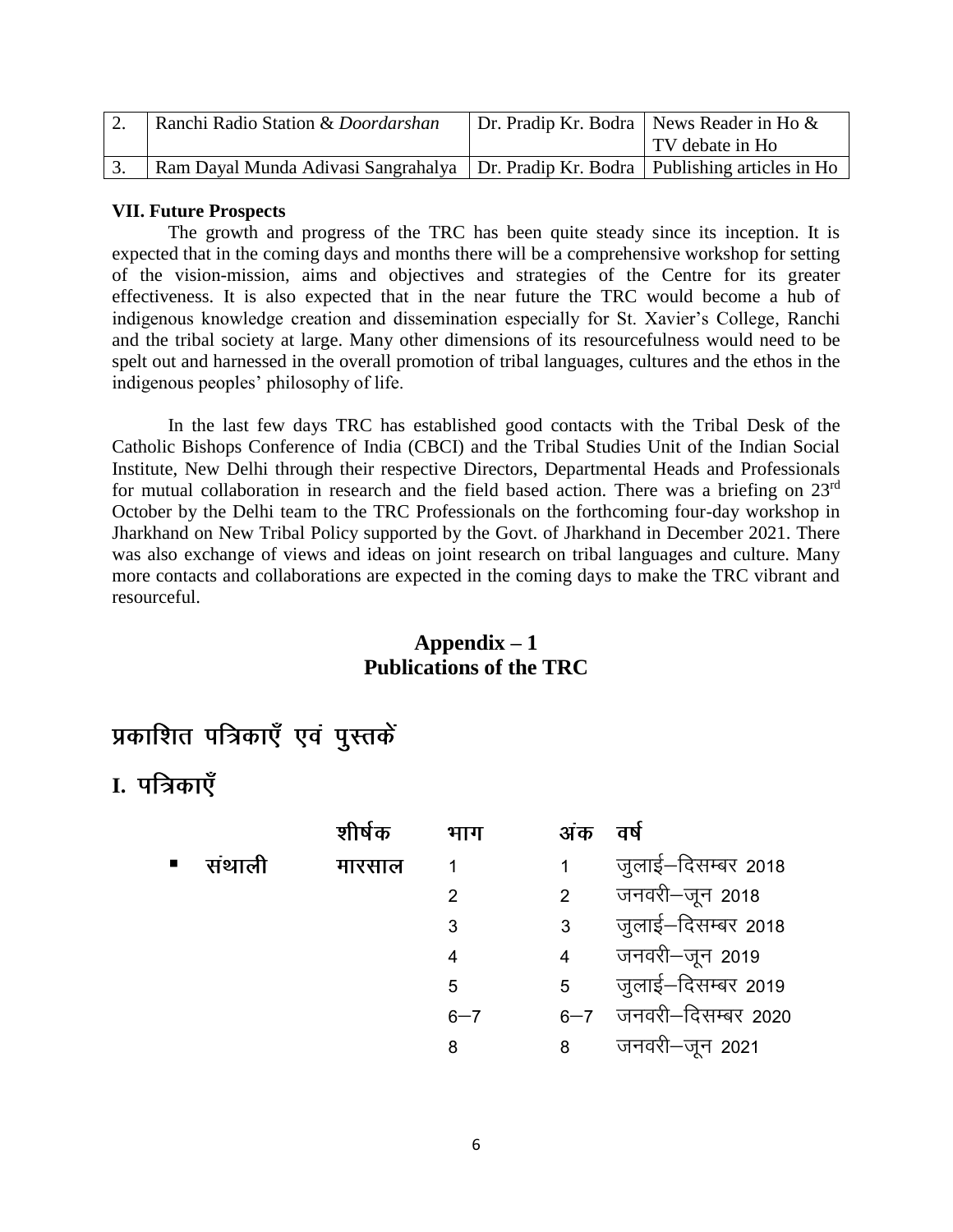| मुंडारी | एयोन             | 1              | 1               | जुलाई—दिसम्बर 2017 |
|---------|------------------|----------------|-----------------|--------------------|
|         |                  | $\overline{2}$ | $2^{\sim}$      | जनवरी-जून 2018     |
|         |                  | 3              | 3 <sup>7</sup>  | जुलाई—दिसम्बर 2018 |
|         |                  | $\overline{4}$ | $4\overline{ }$ | जनवरी-जून 2019     |
|         |                  | 5              | $5^{\circ}$     | जुलाई–दिसम्बर 2019 |
|         |                  | $6 - 7$        | $6 - 7$         | जनवरी-दिसम्बर 2020 |
|         |                  | 8              | 8               | जनवरी-जून 2021     |
|         |                  |                |                 |                    |
| खड़िया  | तुञलोङ           | 1              | $\mathbf 1$     | जुलाई—दिसम्बर 2017 |
|         |                  | $\overline{2}$ | $2^{\sim}$      | जनवरी—जून 2018     |
|         |                  | 3              | 3 <sup>1</sup>  | जुलाई-दिसम्बर 2018 |
|         |                  | $\overline{4}$ | $4\overline{ }$ | जनवरी-जून 2019     |
|         |                  | 5              | 5 <sub>5</sub>  | जुलाई–दिसम्बर 2019 |
|         |                  | $6 - 7$        | $6 - 7$         | जनवरी-दिसम्बर 2020 |
|         |                  | 8              | 8               | जनवरी-जून 2021     |
|         |                  |                |                 |                    |
| हो      | सरजोम            | 1              | $\mathbf 1$     | जुलाई—दिसम्बर 2017 |
|         |                  | $\overline{2}$ | $2^{\sim}$      | जनवरी—जून 2018     |
|         |                  | 3              | 3 <sup>1</sup>  | जुलाई–दिसम्बर 2018 |
|         |                  | $\overline{4}$ | $4\overline{ }$ | जनवरी-जून 2019     |
|         |                  | 5              | 5 <sub>5</sub>  | जुलाई–दिसम्बर 2019 |
|         |                  | $6 - 7$        | $6 - 7$         | जनवरी–दिसम्बर 2020 |
|         |                  | 8              | 8               | जनवरी-जून 2021     |
|         |                  |                |                 |                    |
|         |                  |                |                 |                    |
|         | कुडुख चोन्हा अयग | 1              | $\mathbf 1$     | जुलाई—दिसम्बर 2017 |
|         |                  | $\overline{2}$ | $2^{\circ}$     | जनवरी–जून 2018     |
|         |                  | 3              | 3 <sup>7</sup>  | जुलाई–दिसम्बर 2018 |
|         |                  | 4              | $4\overline{ }$ | जनवरी-जून 2019     |
|         |                  | 5              | 5 <sub>5</sub>  | जुलाई–दिसम्बर 2019 |
|         |                  | $6 - 7$        | $6 - 7$         | जनवरी-दिसम्बर 2020 |

**8 tuojh&twu 2021**